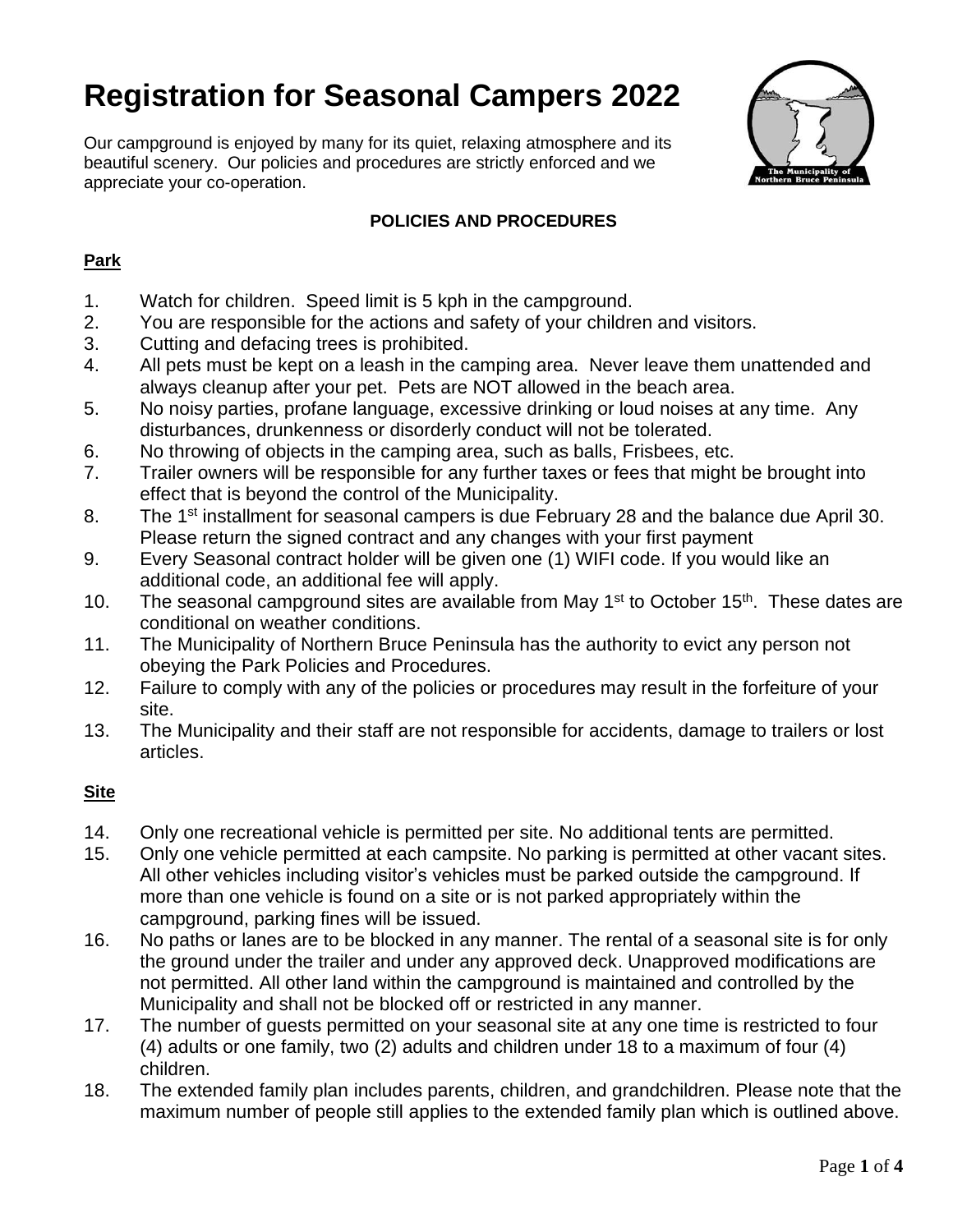- 19. There is absolutely no subletting of your site. The Seasonal site fee only includes the two names on the contract. All other guests have to be on your extended family plan or pay a per night guest fee to be permitted into the campground.
- 20. Campfires must be kept small, attended at all times and extinguished by 11 pm.
- 21. No ground fires fires in the firepots only. Do not relocate firepots or remove from site. No selling of firewood is permitted.
- 22. All grey or black water, etc, must be contained until disposed of at the dumping station, in front of the public washrooms or through the sewer connection available at most sites. Never dispose of grey or black water on the ground or in the bay.
- 23. The lease holder shall, at all times, maintain the campsite in a condition satisfactory to Municipality of Northern Bruce Peninsula and when vacating the site, restore the campsite to a clean and natural condition by removing refuse and personal belongings. Put refuse in designated areas. The dumpster is for household waste only, created by the campers, and not to be used for dumping of furniture, appliances, etc.
- 24. Coolers and other camping equipment must be taken inside your tent or trailer at night or when leaving the campsite.
- 25. No digging on the campsite, unless prior authorization has been obtained. There is a danger of striking underground wiring or piping.
- 26. You are restricted to the consumption of any alcohol on your campsite only. This is Provincial law and any violation will be reported to the Ontario Provincial Police.
- 27. Existing sheds will be permitted. Only one shed per site. New sheds or replacement sheds must be applied for and approved before any construction takes place. All sheds to be of a plastic resin material and no larger than 2'8" x 5' x 6'8" high.
- 28. When and where possible the Municipality cuts the grass. Sites are to be kept neat and tidy and not cluttered with firewood, toys, stones, ropes, canoes, etc. Notices will be issued for non-compliance.
- 29. Seasonal sites are non-transferrable, including to family members, and cannot be included within the sale of any trailer. New trailer owners (purchasers) must apply for a seasonal site and will be allocated a site based upon availability or placed on the Waiting List. To have your name added to the Waiting List, a fee of \$120.00 plus HST must be paid. \$75.00 plus HST will be allocated towards your first seasonal payment when a site is assigned.

### **Site Retention**

30. In order to be eligible to put a site on retention the site must be cleared of all items. The trailer, deck, sheds, etc. all must be removed.

## **Trailer**

- 31. Changes to your trailer including replacement, alterations, accessories and additions require prior approval by the Municipality. A written request must be submitted and approved by the Municipality prior to any changes taking place.
- 32. The overall length of any new trailer including decks and accessories cannot exceed 32'.0" on any site. Up to 32' overall maximum allowable length depending on site, placement of unit, slide and deck needs. Dependent on the site, each trailer (including slides, tongue etc), proposed deck, etc will be looked at on an individual basis to ensure proper placement and spacing for the site. Existing trailers will be permitted.
- 33. Boats and utility trailers are not to be kept at the campground. Two Kayaks or one canoe maximum can be stored at your site as long as they do not interfere with lawn maintenance, pedestrian or vehicle traffic. All boats, kayaks and canoes must be removed from the water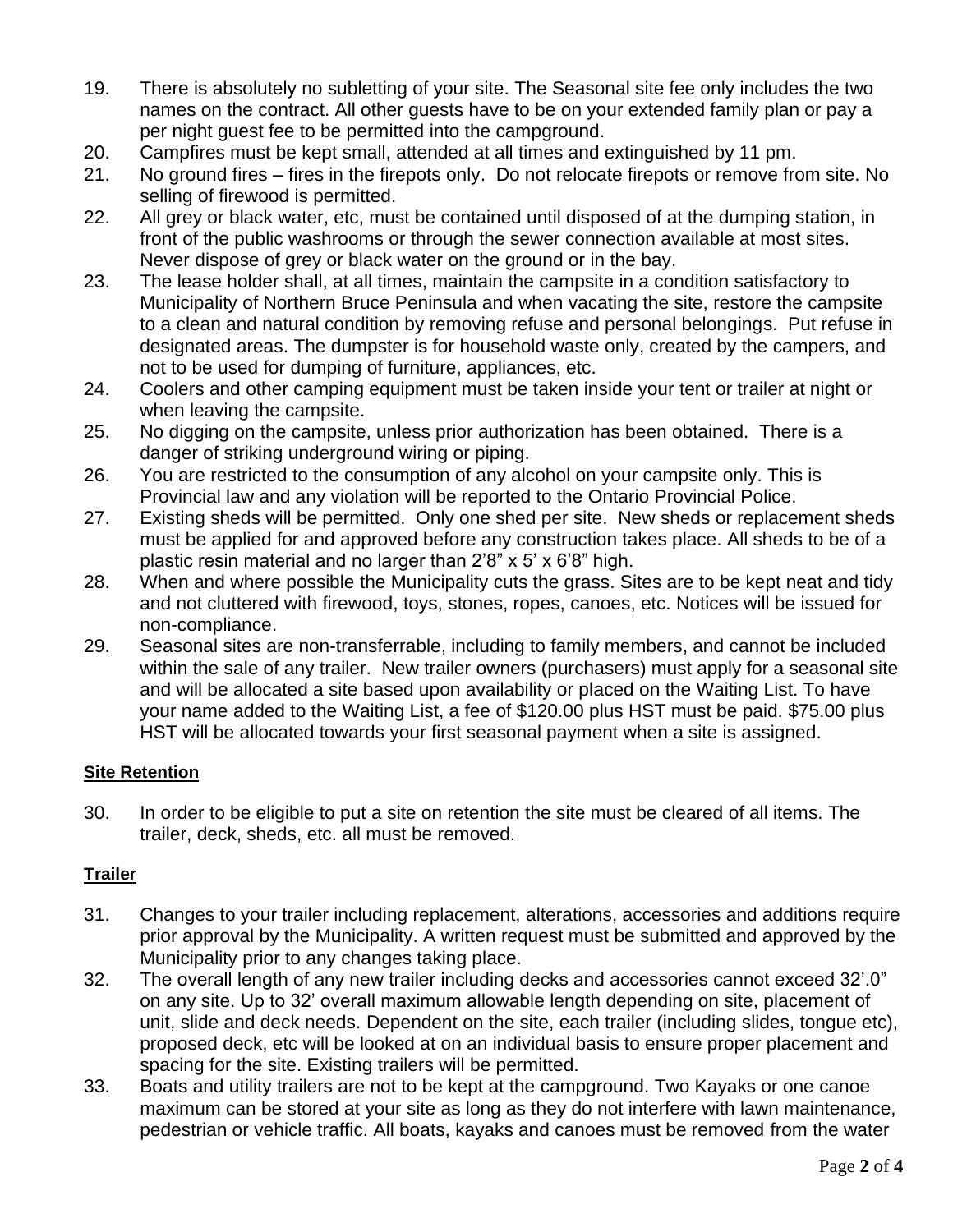overnight, shall not be moored to the rocks, and must not be left unattended on the shore at any time.

34. Only CSA approved trailer cords are permitted. Do not make any alterations to the electrical site pedestal.

#### **Winter Storage**

35. Winter storage will be invoiced with the Hydro meter billings in November.

#### **Refunds**

36. Refunds are given at the discretion of the Municipality of Northern Bruce Peninsula.

#### **Insurance**

37. All seasonal site holders are required to provide proof, (in the form of a certificate of insurance) of Tenant or General Liability coverage in the amount of 2,000,000 million.

#### **Questions or Comments**

38. If there are any questions or concerns about the campground, please contact Ryan Deska, Community Services Manager, for the Municipality. Any suggestions or complaints must be submitted in writing.

#### **2022 Rates**

- ➢ Seasonal Waterfront lot \$2150.00 +HST
- ➢ Seasonal back lot \$1900.00 + HST
- ➢ Hydro meter reading Actual cost to be established by Hydro One billing (billed yearly in November)
- ➢ Hydro meter reading Administrative Fee \$25.00 + HST
- ➢ Extended Family Plan \$120.00 + HST If you purchased the extended family plan, please submit a list of your immediate family members.
- $\triangleright$  Nightly Visitors \$8.00 + HST per person
- ➢ Site Retention Fee \$270.00 + HST

For questions on bookings, please contact the Municipal Office at Municipality of Northern Bruce Peninsula 56 Lindsay Road 5 Lion's Head, ON N0H 1W0 519-793-3522 x 222 [accountsreceivable@nothernbruce.ca](mailto:accountsreceivable@nothernbruce.ca)

For any additional comments, please contact Ryan Deska, Community Services Manager 519-793-3522, X 234 [csmanager@northernbruce.ca](mailto:csmanager@northernbruce.ca)